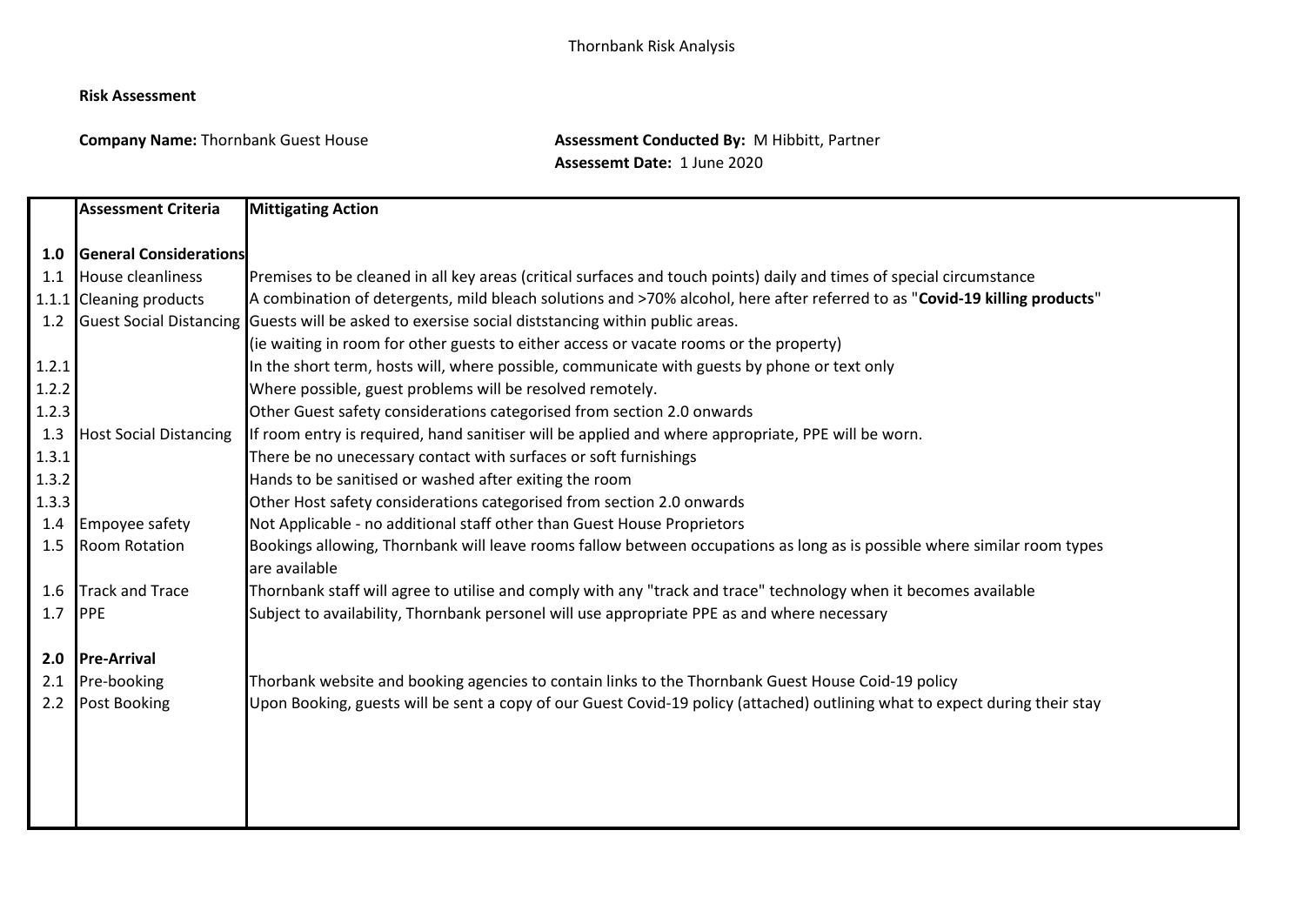| 3.0            | Check-in                 |                                                                                                                                             |
|----------------|--------------------------|---------------------------------------------------------------------------------------------------------------------------------------------|
| 3.1            | Stage 1                  | In the short term, Thornbank will operate a self check-in, self check-out policy                                                            |
| 3.1.1          |                          | Guest will be able to collect an envelope containing check-in information including directions to their room                                |
| 3.1.2          |                          | Sanitiesd Keys will be found in the door to their room                                                                                      |
| 3.1.3          |                          | Our usual guest information folder and detailed Covid-19 policy will be available in their room                                             |
| 3.1.4          |                          | Guests will communicate with Thornbank personel via phone or text message. Contact details are displayed at the main door                   |
|                | 3.2 Stage 2              | At a time TBC- Guests will be received by Thornbank personel in person whist exercising social distancing                                   |
| 3.2.1          |                          | Guests will be escorted to their room but Thornbank personel will not enter the room                                                        |
| 3.3            |                          | Guests will be asked to excerise social distancing at all times during their stay                                                           |
| 3.4            |                          | Should it be necessay to enter the room, Thornbank staff will, subject to availability, wear appropriate PPE                                |
| 4.0            | <b>Breakfast Service</b> |                                                                                                                                             |
| 4.1            | Stage 1                  | In the short term, Thornbank will operate a limited breakfast room service comprising continental                                           |
| 4.1.1          |                          | With the exception of the fresh bread products, all other elements will be of a pre-packed nature                                           |
| 4.1.2          |                          | Breakfast products will be supplied in a disposible paper take-away bag and left at the door of the guest's room                            |
|                | 4.2 Stage 2              | At a date TBC, Thornbank will introduce a full breakfast service based on a 2 sitting system. (4 rooms - per service)                       |
|                |                          | This will allow satisfactory social distancing given the size of the room.                                                                  |
| 4.2.1          |                          | A one-way system will be in operation with entry to the breakfast room via the usual way and exit through a different door.                 |
| 4.2.2          |                          | Hand sanitiser will be available at the entrance to the Breakfast room                                                                      |
| 4.2.3          |                          | There will be no self-serve or shared food items.                                                                                           |
| 4.2.4          |                          | Sundry food items (cereals yogurts etc.) will be pre-packed and served directly by Thornbank staff                                          |
| 4.2.5          |                          | Guest will be asked to exercise social distancing as they enter the breakfast room should more than one room enter at the same time time    |
| 4.2.6          |                          | Guests will be allocated the same table for the duration of their stay.                                                                     |
| 4.2.7          |                          | Where possible, Thornbank will provide individual pre-packed conditments                                                                    |
| 4.2.8          |                          | Guests will be guided directly to their tables and encouraged to remain seated thoughout their time there                                   |
| 4.2.9          |                          | Guests will leave the breakfast via the external fire door, around the outside of the house and back through the main door                  |
| 4.2.10         |                          | Guest will be asked to re-apply hand sanitiser upon re-entry through the main door                                                          |
| 4.2.11         |                          | Covid-19 killing product to be used for post-service cleaning including seat paddings and frames as well as usual surfaces and touch points |
| 4.3 <b>PPE</b> |                          | Subject to availability, Thornbank will use mask and gloves during the preperation of all food products and if necessary, during service    |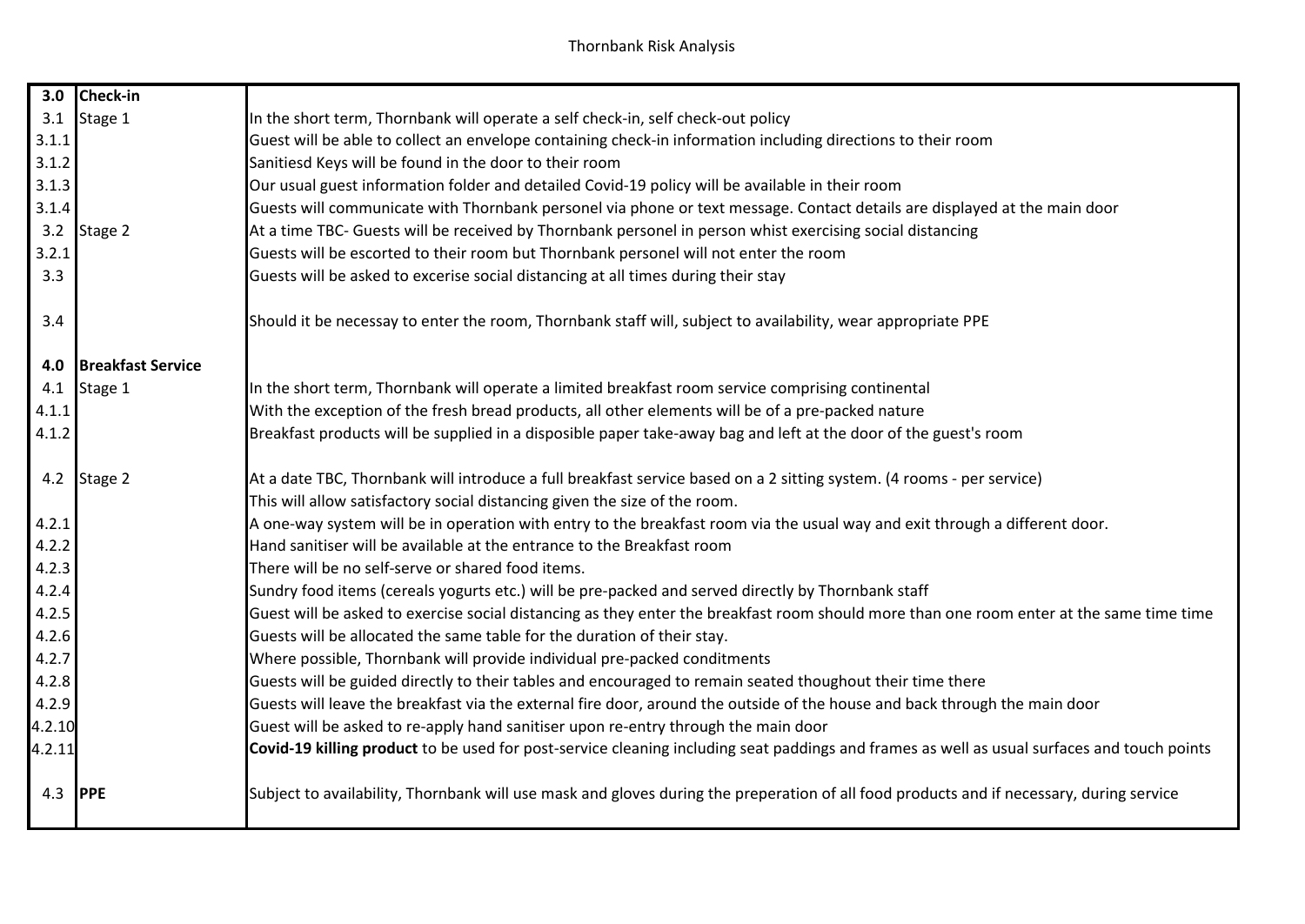| 5.0   | <b>Kitchen Practice</b>      | In addition to our usual Kitchen Hygene Policy (on file with Enviromental Health), Kitchen staff will utilise hand sanitiser              |
|-------|------------------------------|-------------------------------------------------------------------------------------------------------------------------------------------|
|       |                              | and, subject to availability, mask and gloves at all times                                                                                |
| 5.1   |                              | Guests will not be allowed access to the kitchen                                                                                          |
| 5.2   |                              | Critical Surfaces and touch points to be to be treated with Covid-19 killing product                                                      |
|       |                              |                                                                                                                                           |
| 6.0   | <b>Room Service</b>          |                                                                                                                                           |
| 6.1   | Stage 1                      | In the short term, to avoid room cross-contamination, Thornbank will not service rooms for stays shorter than 3 nights                    |
| 6.1.1 |                              | Daily top up (tea, milk toilet rolls etc) will be left outside the room                                                                   |
| 6.1.2 |                              | For stays longer than 3 nights, all touch surfaces will be wiped down with Covid-19 killing product every 3rd day                         |
| 6.1.3 |                              | For bedding changes, Thornbank will pre-bag all bedding items in the room prior to removal and despatch for laundering                    |
| 6.1.4 |                              | Staff to complete all departure cleans and sanitise hands before proceeding with any scheduled staying Guests room service                |
|       |                              |                                                                                                                                           |
| 6.2   | Stage 2                      | At a time TBC, Thornbank will adopt the "longer than 3 night" cleaning process as the nornal daily routene                                |
|       |                              |                                                                                                                                           |
| 6.3   | <b>PPE</b>                   | Subject to availability, Thornbank staff will use appropriate PPE as and where necessary                                                  |
| 7.0   | In the event of Guest        |                                                                                                                                           |
|       | <b>Infection during Stay</b> |                                                                                                                                           |
| 7.0.1 |                              | Thornbank will request that the Guest vacates the room and returns home for self-isolation with immediate effect                          |
| 7.0.2 |                              | A time will be sheduled for the guest to leave the premises when no other guests are in the immediate area                                |
| 7.0.3 |                              | The guest will be instructed not to touch any surfaces at any time during their exiting of the premises                                   |
| 7.0.4 |                              | Essential surfaces and touch points previously occupied by the guest will be cleaned with apropriate Covid-19 killing product             |
| 7.0.5 |                              | The affected room will be sealed and left for a min. period of 72 hours (or longer where practical)                                       |
| 7.0.6 |                              | Thornbank will Inform other guests staying. Other guests displaying covid symtoms will be refered to the nearest testing centre (Kendal)  |
| 7.0.7 |                              | Thornbank staff will seek testing at the nearest testing centre (Kendal)                                                                  |
| 7.0.8 |                              | If the guest is unable to vacate the premises, Thornbank will instruct the guest to self-isolate within in their room for                 |
|       |                              | a maximum of 2 weeks or a time when they are fit to leave for home which ever the sooner                                                  |
| 7.0.8 |                              | Thornbank will provide meals, bedding and sundry items required by the guest thoughout the self isolation period                          |
|       |                              | within the room                                                                                                                           |
| 7.0.9 |                              | Items will be left at the door of the room. Where possible, food packaging will be of a disposible nature and placed, by the guest        |
|       |                              | in large bin liners. Full liners will be double bagged by the guest and will request removal by Thornbank staff                           |
|       |                              |                                                                                                                                           |
| 7.1   | <b>PPE</b>                   | Subject to availability, Thornbank staff will use appropriate PPE when dealing with or handling of infected guest's refuse or possessions |